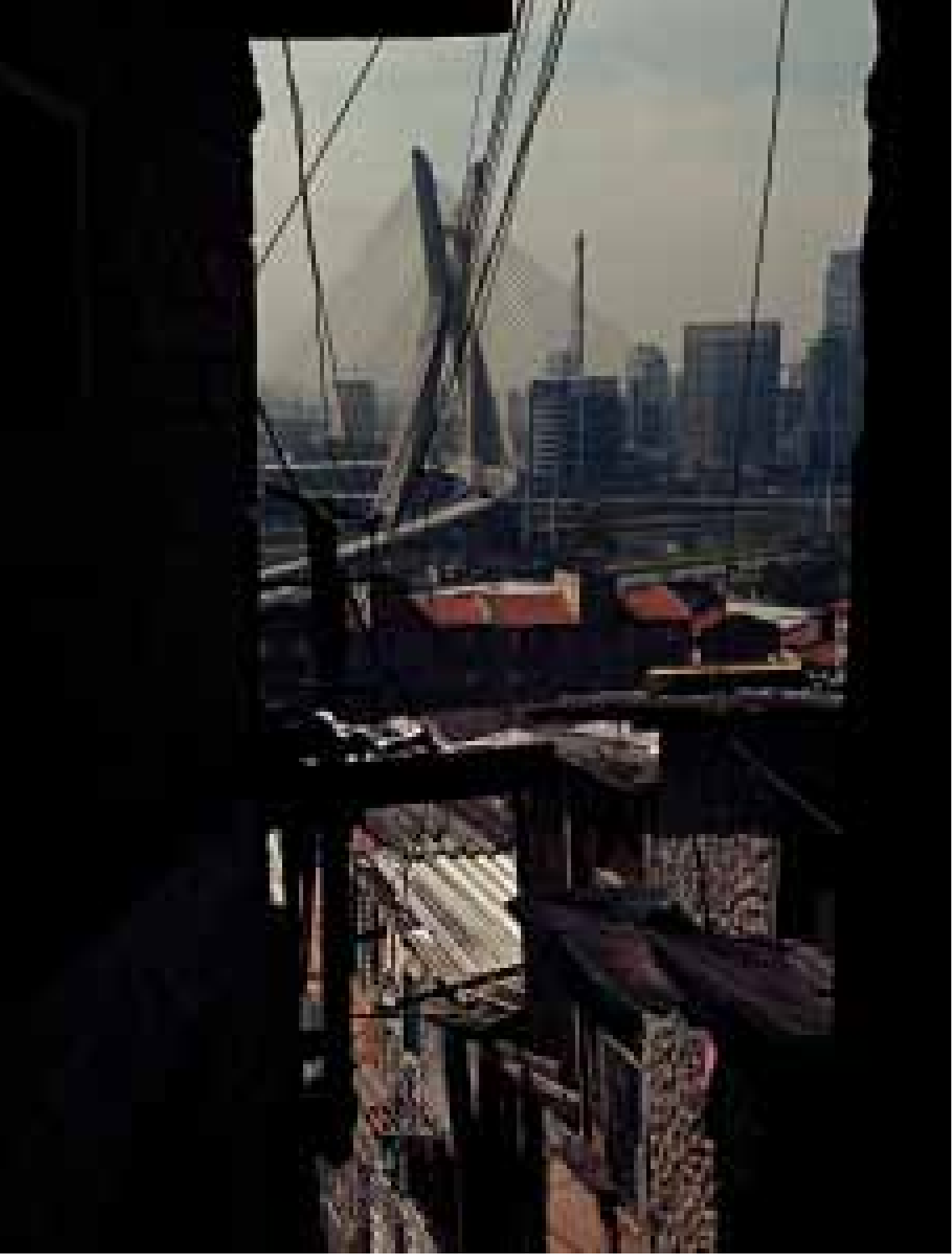# A metropolitan area undergoes a **real transformation**

The Center for Metropolitan Studies discovers the many faces of São Paulo

**Carlos Haag**

fter much thought, US millionaire<br>
Nelson Rockefeller concluded: "the<br>
chief problem of low-income per-<br>
sons is poverty." The comment is ob-<br>
vious enough that it is laughable, but<br>
this "pearl" of knowledge is a fallacy. Nelson Rockefeller concluded: "the chief problem of low-income persons is poverty." The comment is obvious enough that it is laughable, but very important metric for analyzing poverty and inequality, and it is no surprise that international comparisons focus on it. Nonetheless, our effort at the Center for Metropolitan Studies (CEM) has focused on examining the many facets of poverty and inequality, because an individual's status as poor is the result of a combination of different factors above and beyond income," explained the Director of the CEM, political scientist Marta Arretche, in an interview in 2010. "These factors are: an individual's access to the formal job market, to public services, and to social and association bonds. An individual's lack of protection is a result of this multitude of factors."

Founded in 2000 and situated in the Brazilian Center for Analysis and Planning (Cebrap), the CEM is one of the 11 Research, Innovation and Dissemination Centers (RIDCs) that FAPESP supports. The CEM carries out activities in research, the transfer of knowledge (to governmental entities in particular), and the dissemination of information to specialists and to the general public. Some of the objectives of the center are: to analyze current changes in metropolitan areas and to assess their effects using new conceptual and methodological approaches; to serve as a reference center for the documentation and consolidation of information about the São Paulo Metropolitan Area and other cities; and to support and update a Geographical Information System (SIG) that is mapping the metropolitan area, to include the use of satellites.

"The central assumption and focus of our analytical work today is to confirm that the social reproduction of poverty is the result of a combination of economic processes and sociopolitical mechanisms," Arretche stated. Based on this observation, on its agenda the CEM prioritized research on socialization, social networks, patterns of residential segregation, and the effectiveness and extension of public policies on the state of this situation. Moreover, the research revealed that in national specialized literature, excessive emphasis was placed on economic aspects in analyzing the dynamics of the metropolitan area. "Our research showed an apparent paradox, in

The grandeur of the cable-stayed bridge in the South Zone of São Paulo; the Real Parque *favela* is an eyesore.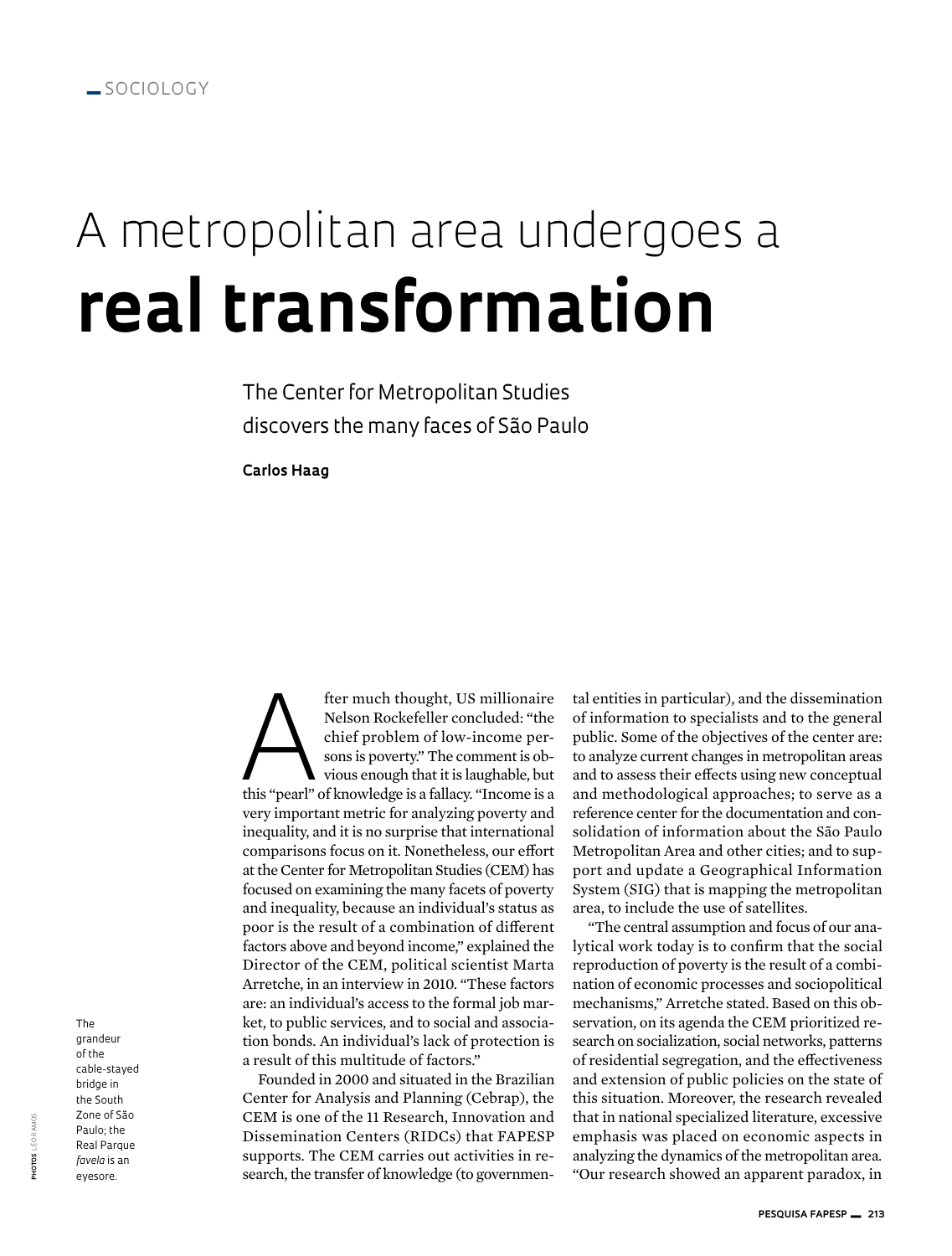

The segregation of the urban fabric is visible from the Real Parque *favela* in São Paulo.

that a negative economic/employment scenario can coexist with improvements in social indica tors, even in *favelas*," Arretche noted.

Then other variables emerged, such as social networks and urban space, that made it easier to understand the mechanisms that networks and urban space, that made it easier to understand the mechanisms that bring together macro-processes and structures and micro-actions, linked to individual and family behavior, whose impact can lessen or intensify inequalities. Even religion and recreational ac tivities fell within the scope of the research. "Our studies are based on the theoretical assumption that labor, social services and sociability are deci sive mechanisms to successfully mitigate poverty situations. Two individuals may have the same nominal income, but if one of them has access to housing and government-subsidized health care, and the other does not, one is poorer and more isolated than the other. In all cases, it is necessary to analyze more than just income" according to Arretche. "Poverty can in fact be mitigated, but it is possible that inequality, by contrast, is being reproduced," the researcher noted.

This mapping and the discoveries from the re search generated a broader picture of the social and spatial dynamics of metropolitan areas; not only did they shed new light on the academic de bate, but they also contributed to the idealization and formalization of public policies. According to the Director of the CEM, the institution aban doned the goal of proposing a general solution for the problem of metropolitan areas because the task was impossible; instead, it selected specific themes to which it was able to contribute. Thus, one of the most important CEM studies is the *Social Vulnerability Map*, which used data from the 2000 census and geoprocessing techniques to map poverty in the municipality of São Paulo. The cartographic map was released in 2004 and produced a mosaic of the status of each of the 13,000 sectors of the city that the Brazilian In stitute of Geography and Statistics (IBGE) had established, and was able to capture specific situ ations of vulnerability in groups of 300 to 400 families aggregated in each census sector.

In each new study, the CEM demystifies the old notions that have steered public policies in the wrong direction for so long. "There is a se ries of processes that stopped occurring in São Paulo long ago and yet the same impression and assessment of the city continues. They date back to the 1970s and no longer make much sense," said CEM sociologist and researcher Eduardo Marques, who launched a research project in book form entitled *São Paulo: novos percursos e atores* (Editora 34, 2011). According to Marques, one of the myths has to do with migration, which has been declining considerably over the last de -